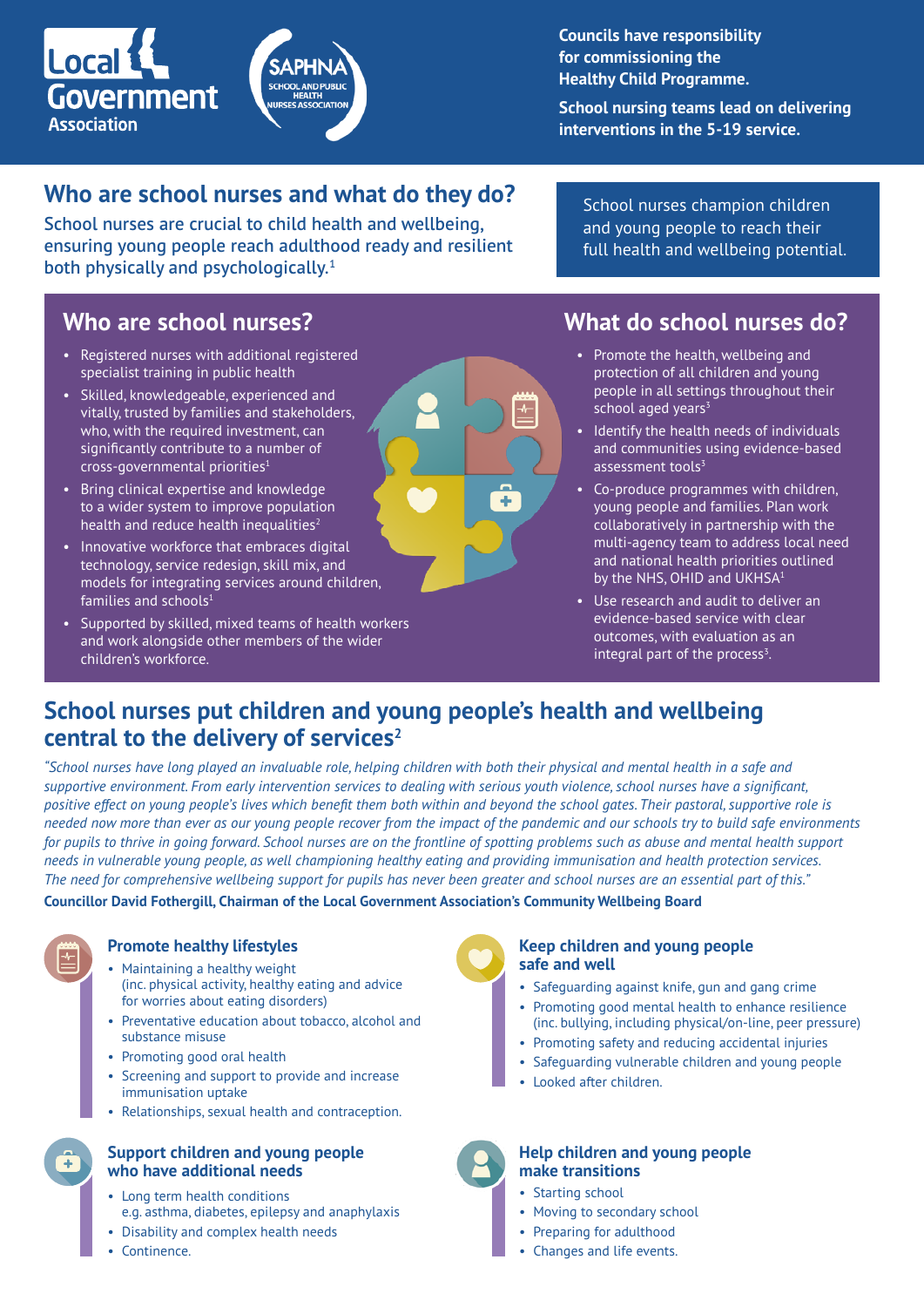## **What difference do school nurses make?**

School nurses provide **a vital and unique link** between school, home, and community. Using a public health approach and through offering early identification and intervention, they:

- Support children being **school ready**
- **Reduce health inequalities** reaching out to **vulnerable and marginalised young people** who may otherwise 'fall through the gaps' of health provision $2$
- Reduce **attendance at accident and emergency departments** and **hospital admissions**
- **Reduce childhood obesity**
- **Reduce dental caries**
- **Reduce under 18 conception rates**
- **Reduce** the **prevalence of chlamydia, human papilloma virus (HPV) and cancers**
- **Increase** uptake in childhood immunisations
- **Provide health infection, prevention, and control expertise**
- **Promote and support positive mental health, thus, school attendance and attainment**
- **Reduce the burden** on community health services, parents, families, schools and specialist services children's services e.g. child and adolescent mental health services
- Supports **vulnerable** children, young people, families, and schools as a recognised professional external to the school, offering **emotional support to** address any **risk-taking behaviours** and/or support presenting health issues<sup>5</sup>
- Parents, teachers, and students perceive school nurses as a positive, accessible, flexible resource; they are trusted, highly valued, and appreciated. They impact positive **behaviour**  change through holistic health assessment.<sup>4,5,6,7,8,9,10,11</sup>

*"Our current school nurse is outstanding. She is extremely proactive and has brokered us essential support; in addition to supporting us with child protection and early help cases." "A really good nurse who* 

*"Thank you for letting me discuss the problems that I had in Year 7 and how I can change my behaviour."*

Feedback from a young person, who attended a health assessment

*"Very informative, makes you re-think everything but doesn't make you think you are a bad parent."*

> Parent feedback from School Nurse led Parenting Group

*"Very good, enjoyed talking about feelings and emotions and being able to share experiences with other parents."*

Parent feedback from School Nurse led Understanding your child's emotions workshop

*"The School Nursing service knows which children and young people are Home Educated. They ensure that they can opt into the available support, should they require it. The service makes available additional support for those children with an identified safeguarding need."*

> Ofsted Safeguarding Inspection feedback, 2019

*explained everything and was really good with our son."*

> Feedback from a parent who attended a health assessment

The LGA has long called for an increase in the public health grant to enable councils to commission a school nurse for every secondary school, as well as a comprehensive workforce plan to address shortages.